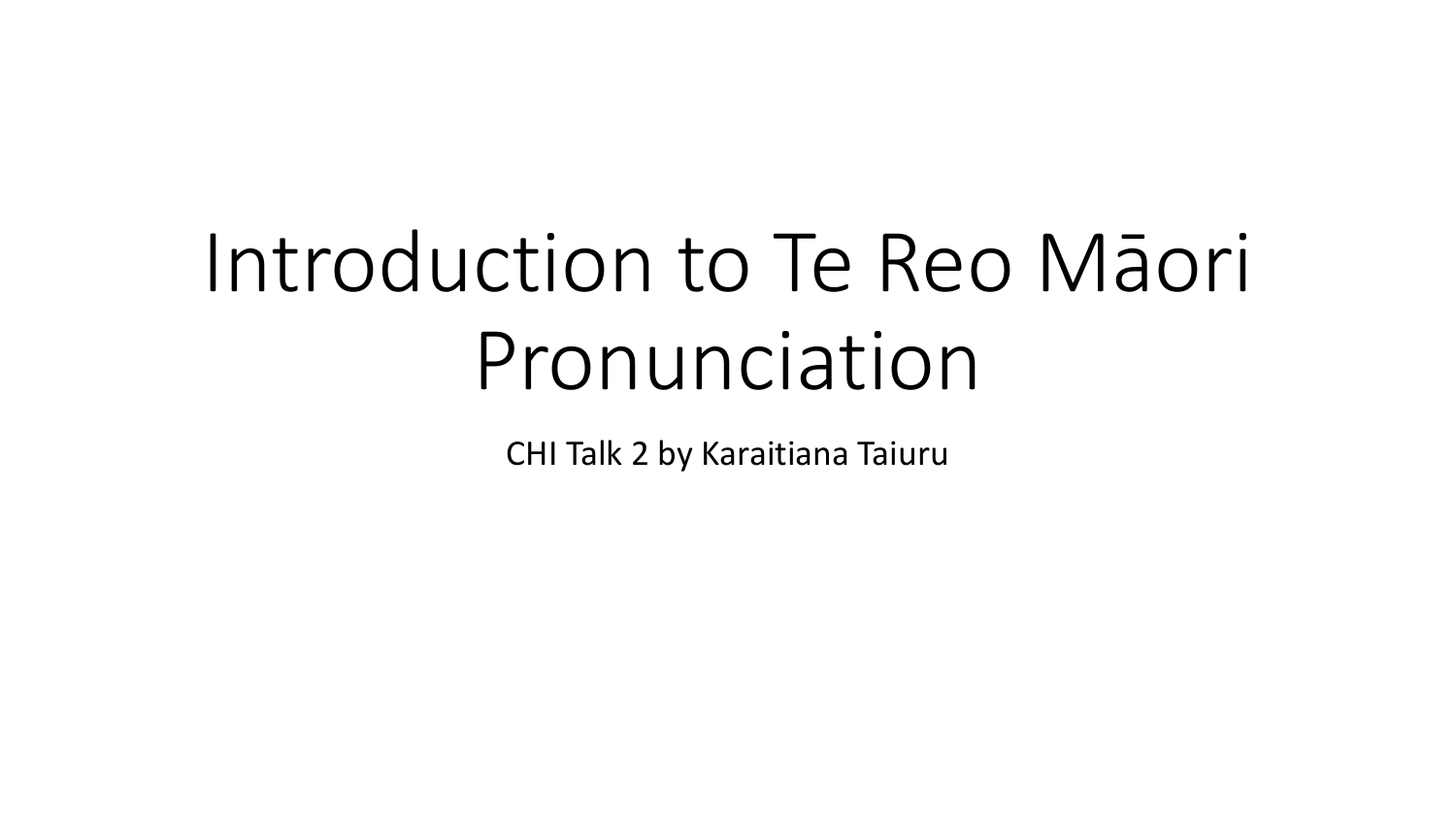#### Vowels

- All Māori words end with a vowel
- No two consonants appear together in te reo Māori except for the digraphs 'ng' and 'wh'
- If unsure of how to pronounce a Māori word, break it up by vowels (see slide 4 &8).
- Macrons (ā, ē, ī, ō, ū, Ā, Ē, Ī, Ō, Ū) are placed above vowels to signal they are pronounced longer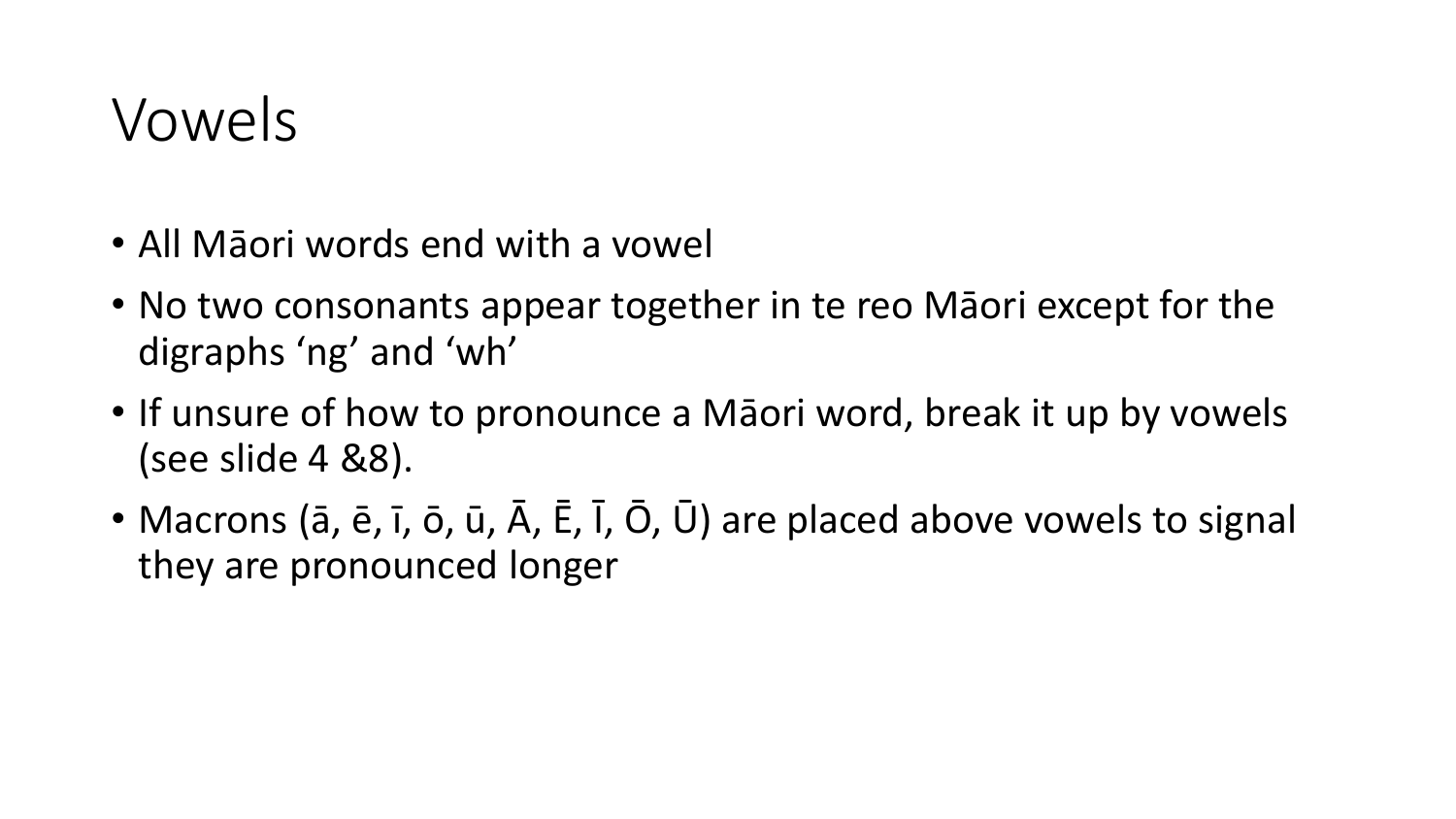#### Vowel Pronunciation

#### • **Short**

- **a** as in aloud
- **e** as in entry
- **i** as in eat
- **o** as in ordinary
- **u** as in to
- **Long**
- **ā** as in car
- **ē** as in led
- **ī** as in peep
- **ō** as in pork
- **ū** as in loot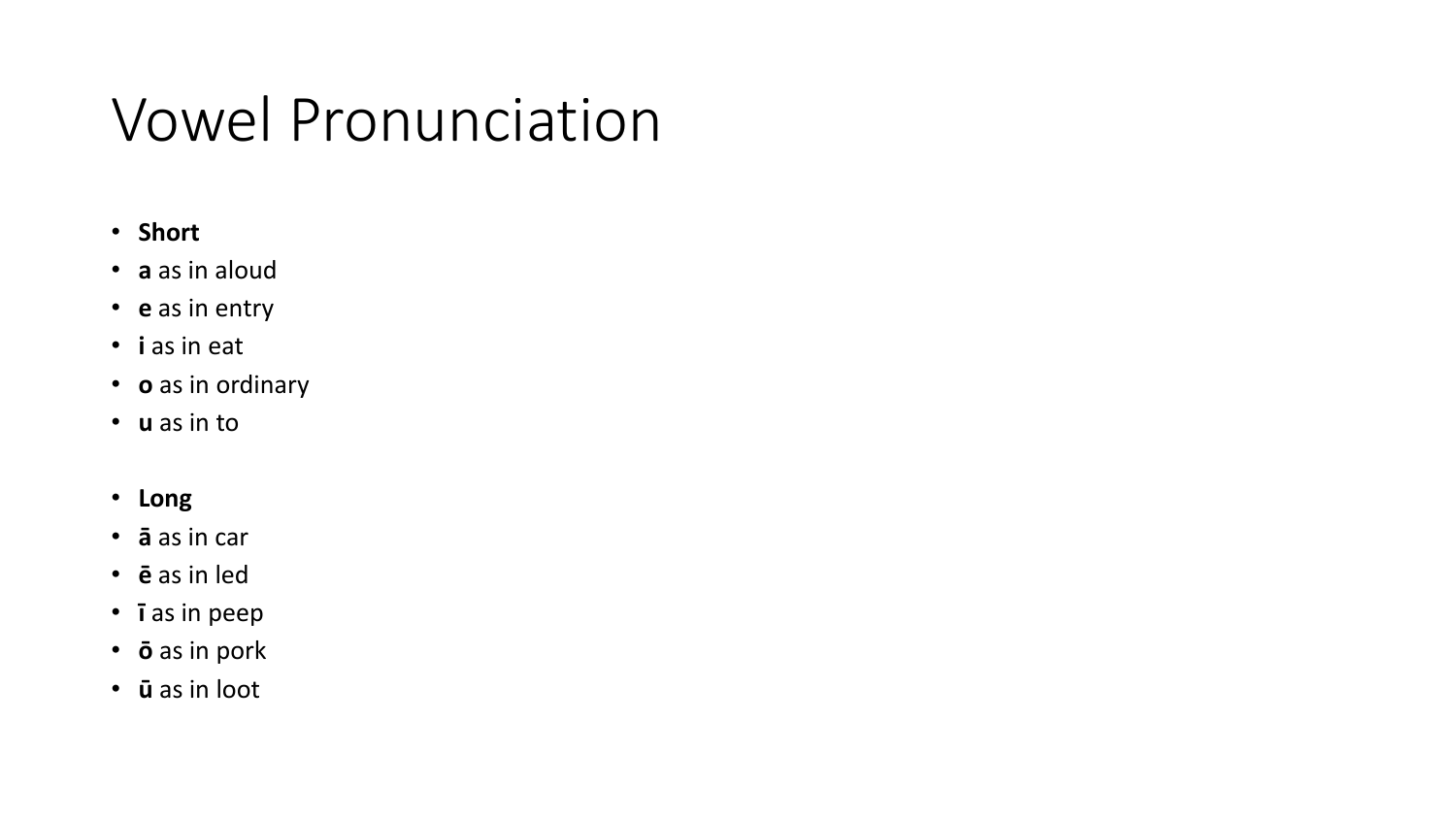#### Foundation of every Māori word

| a   | e   | I   | O         | U   |
|-----|-----|-----|-----------|-----|
| ha  | he  | hi  | ho        | hu  |
| ka  | ke  | ki  | ko        | ku  |
| ma  | me  | mi  | mo        | mu  |
| na  | ne  | ni  | no        | nu  |
| nga | nge | ngi | ngo       | ngu |
| pa  | pe  | pe  | po        | pu  |
| ra  | re  | ri  | ro        | ru  |
| ta  | te  | ti  | to        | tu  |
| wa  | we  | Wİ  | <b>WO</b> | WU  |
| whā | whe | whi | who       | whu |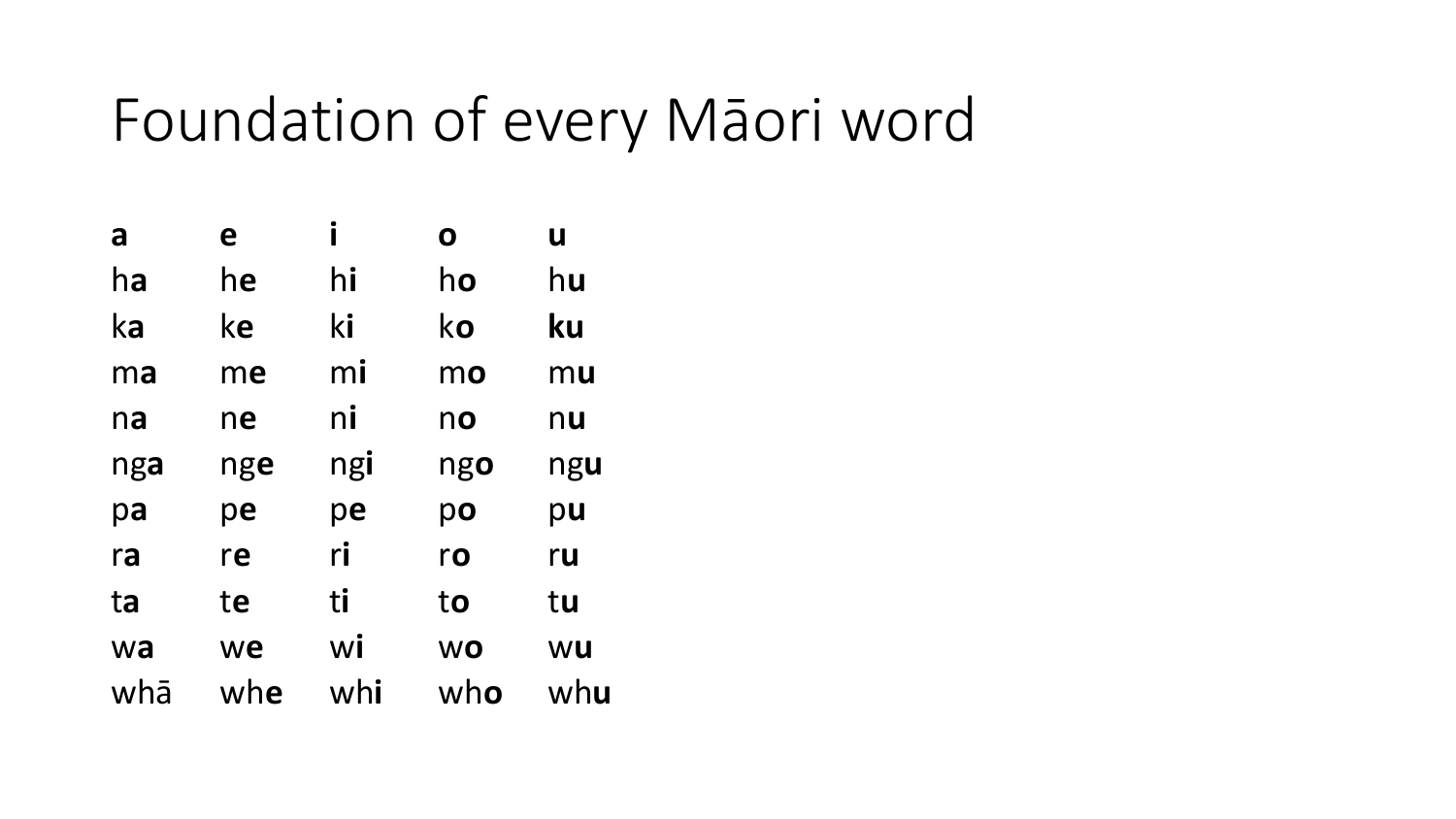#### Diphthongs and vowel sequences

- Usually, the vowels are sounded in sequence. There are some exceptions including macrons on one vowel and some words.
- āe rā **=** without a doubt, no doubt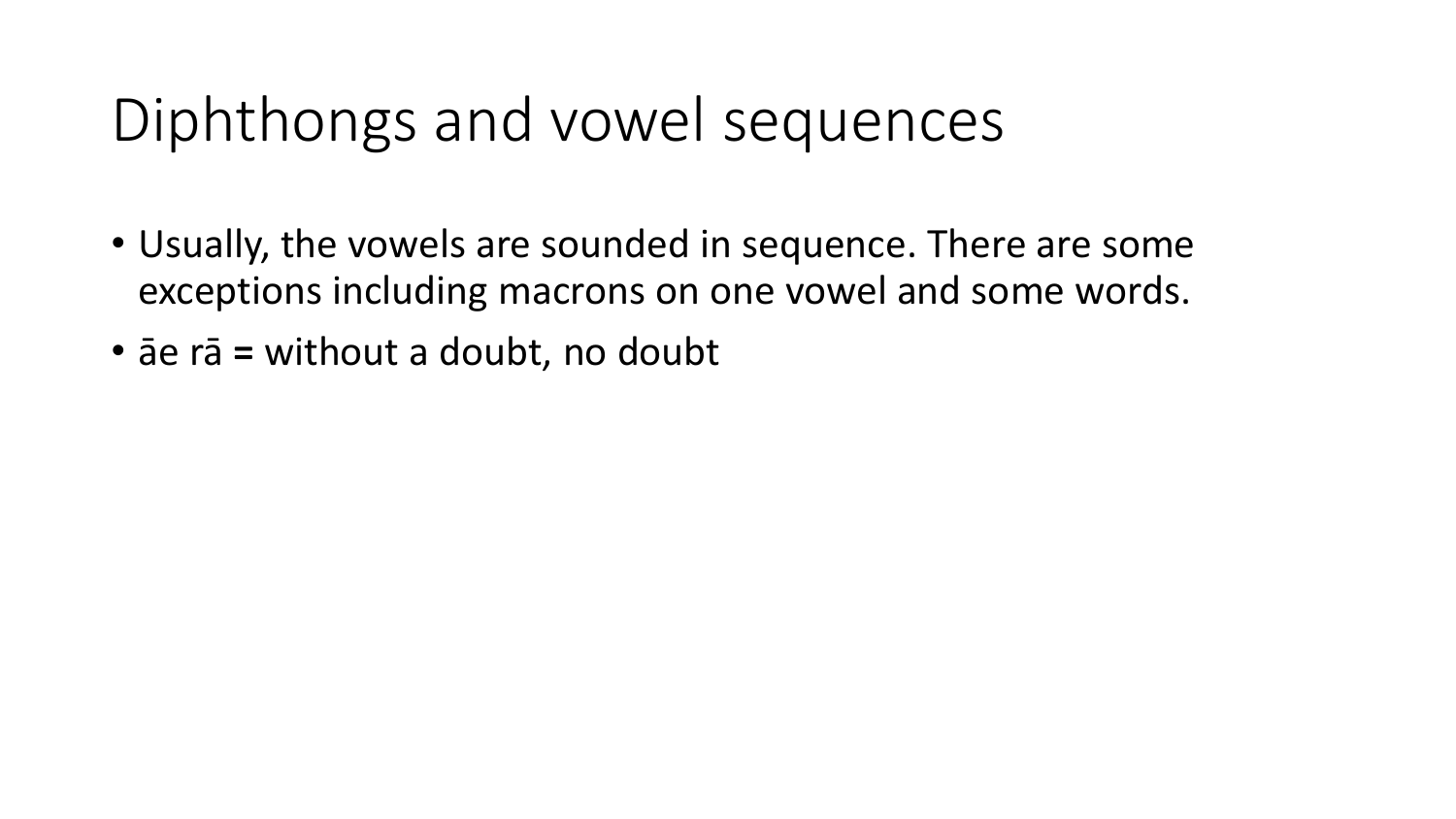## Digraph

- The 'ng' digraph is pronounced as it sounds in the English word 'singer'.
- The 'wh' digraph originally sounded like the 'wh' in 'whisper', but in most dialects has evolved to be more like the English 'f' sound.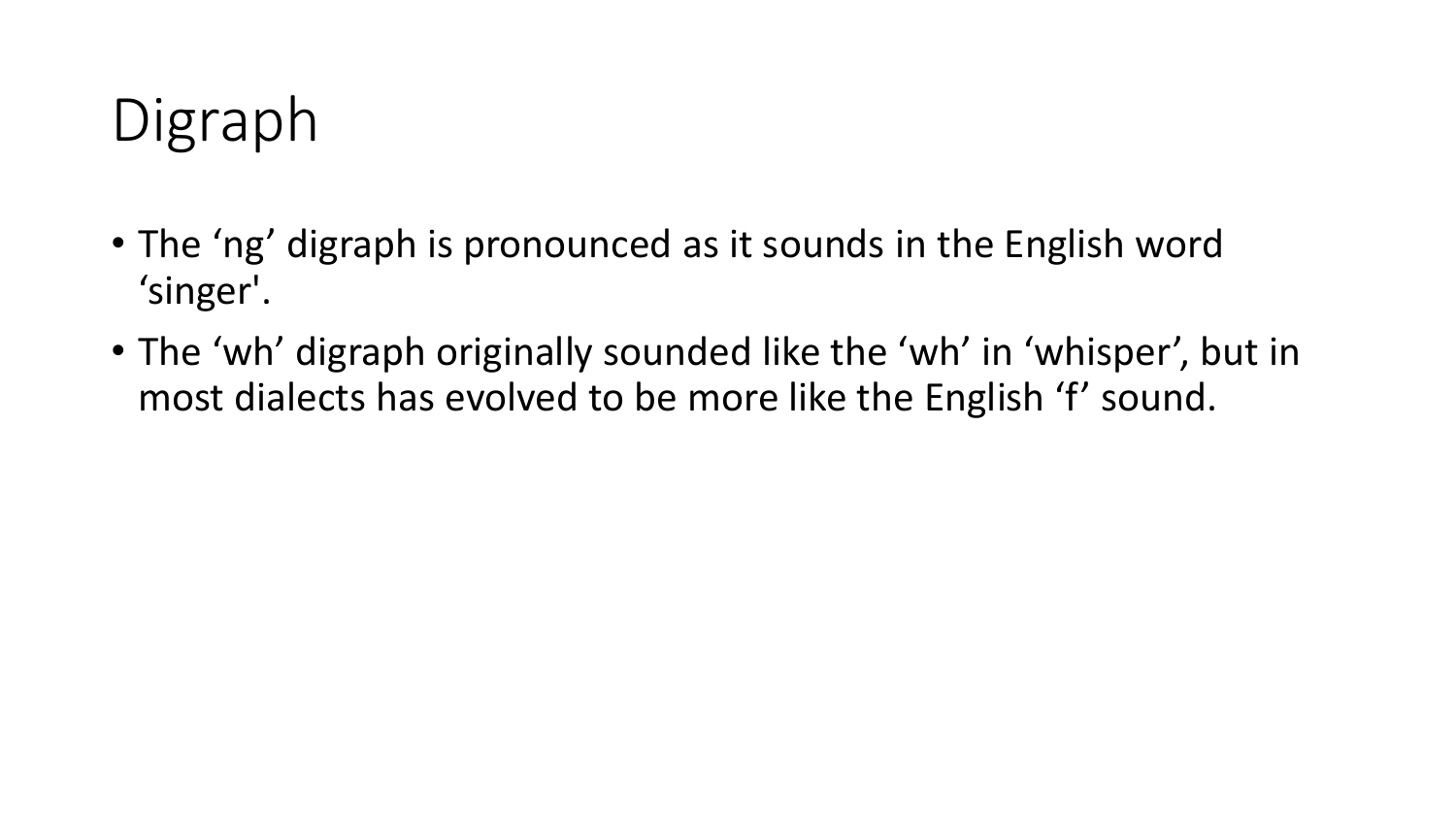#### Consonants

- Consonants are pronounced as you would in English, with two key exceptions:
- **T** The 't' sound depends on which vowel appears after it. When it is followed by an 'a', 'e' or 'o', pronounce it with as little sibilant sound as possible (almost like a 'd'). When it is followed by an 'i' or 'u', it includes a slight sibilant sound, but not nearly as much as an English  $'t'.$
- **R** Pronounced as a soft 'rolled' r.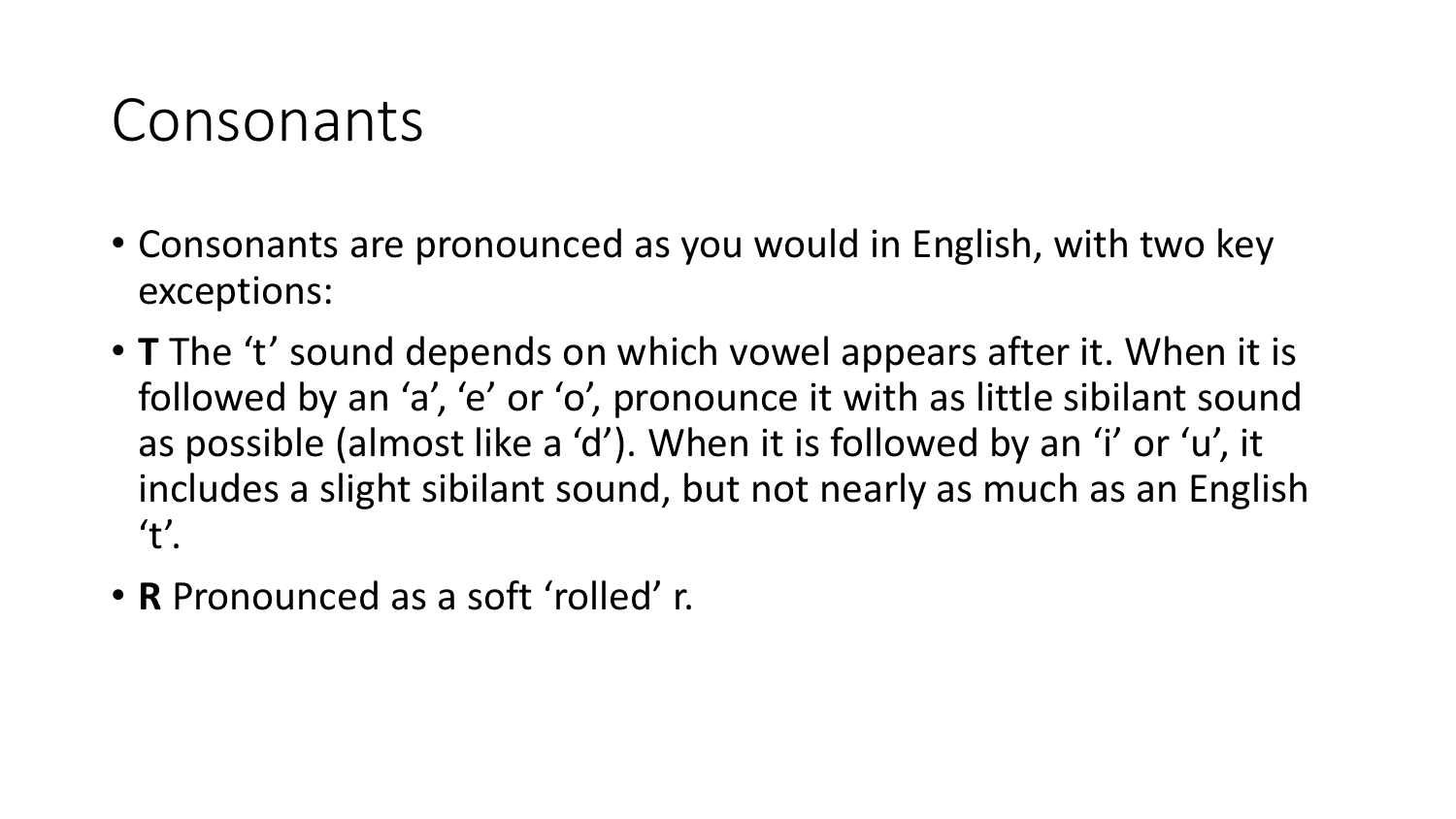#### Dialect examples

- Ngāi Tahu:
	- -Often replace 'ng' with 'k'
	- Interchange vowels such as pounemu for pounamu (Greenstone).
	- Use 'g' for 'k' as in Ōtāgo
	- Use 'l' for 'r' Akaloa
- Tūhoe replace 'ng' with 'n'
- Some Iwi replace 'wh' with 'w' or 'h'
- Taranaki iwi replace 'h' with a glottal stop